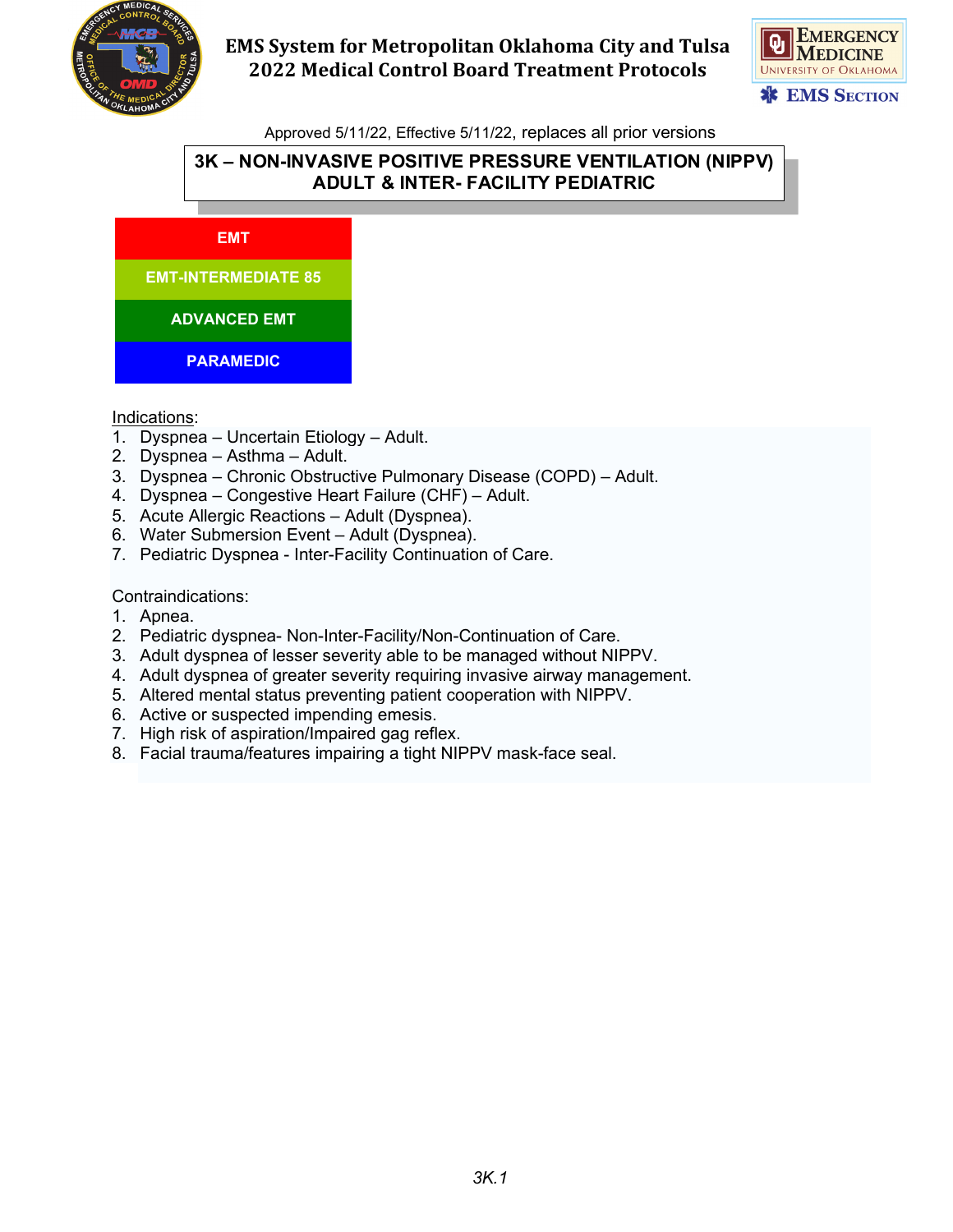



Approved 5/11/22, Effective 5/11/22, replaces all prior versions **PROTOCOL 3K: Non – Invasive Positive Pressure Ventilation (NIPPV) - Adult & Inter-Facility Pediatric, cont.**

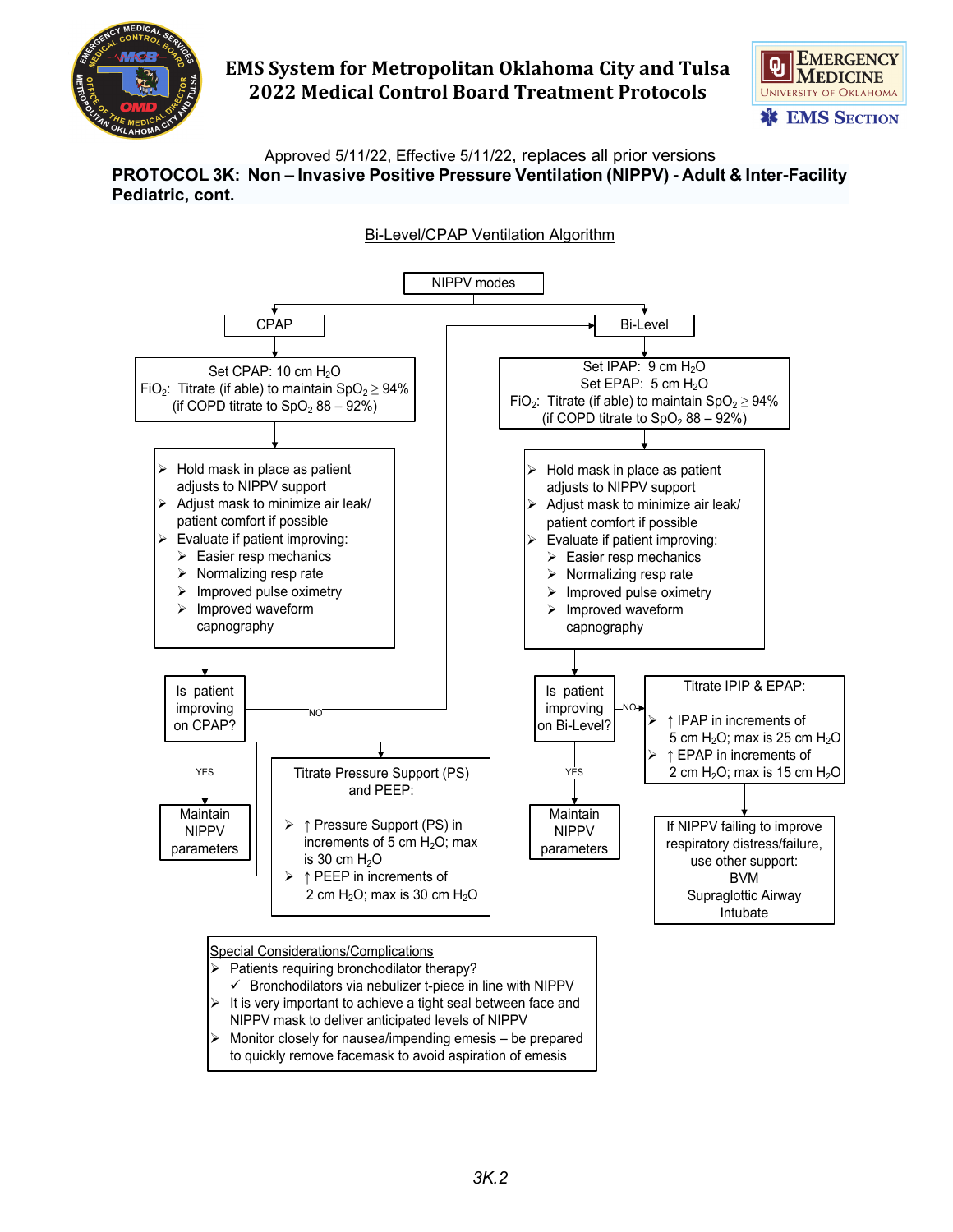



Approved 5/11/22, Effective 5/11/22, replaces all prior versions

**PROTOCOL 3K: Non – Invasive Positive Pressure Ventilation (NIPPV) - Adult & Inter-Facility Pediatric, cont.**

Technique (ZoLL Z Vent): Circuits: **Infant/ Pediatric Circuit Pediatric/ Adult Circuit** 1. Zoll Z ventilator circuits feature a low dead space design that minimizes CO2 rebreathing. 2. Note: dead space (circuit and HME) should never be greater than **25%** of the patient's tidal volume (set or spontaneous. 3. The 2 standard ventilator circuits cover the range of patient from infant through adult.  $\blacktriangleright$  Pediatric/adult – patients 20 kg through adult, minimum tidal volume 200mL. **\*\*\*Ventilator use in pediatrics restricted to inter-facility transport**  naiauor<br>Ive Line<br>Clear) **only.\*\*\***  $\blacktriangleright$ Infant/pediatric – 5 through 30 kg, maximum tidal volume 300 mL. **\*\*\*Ventilator use in pediatrics restricted to inter-facility transport only.\*\*\***

Connections - check the ventilator for proper operation before connecting to patient:

Step 1: Connect ventilator circuit (use test lung whenever possible) oxygen hose to 55 psi regulated output.